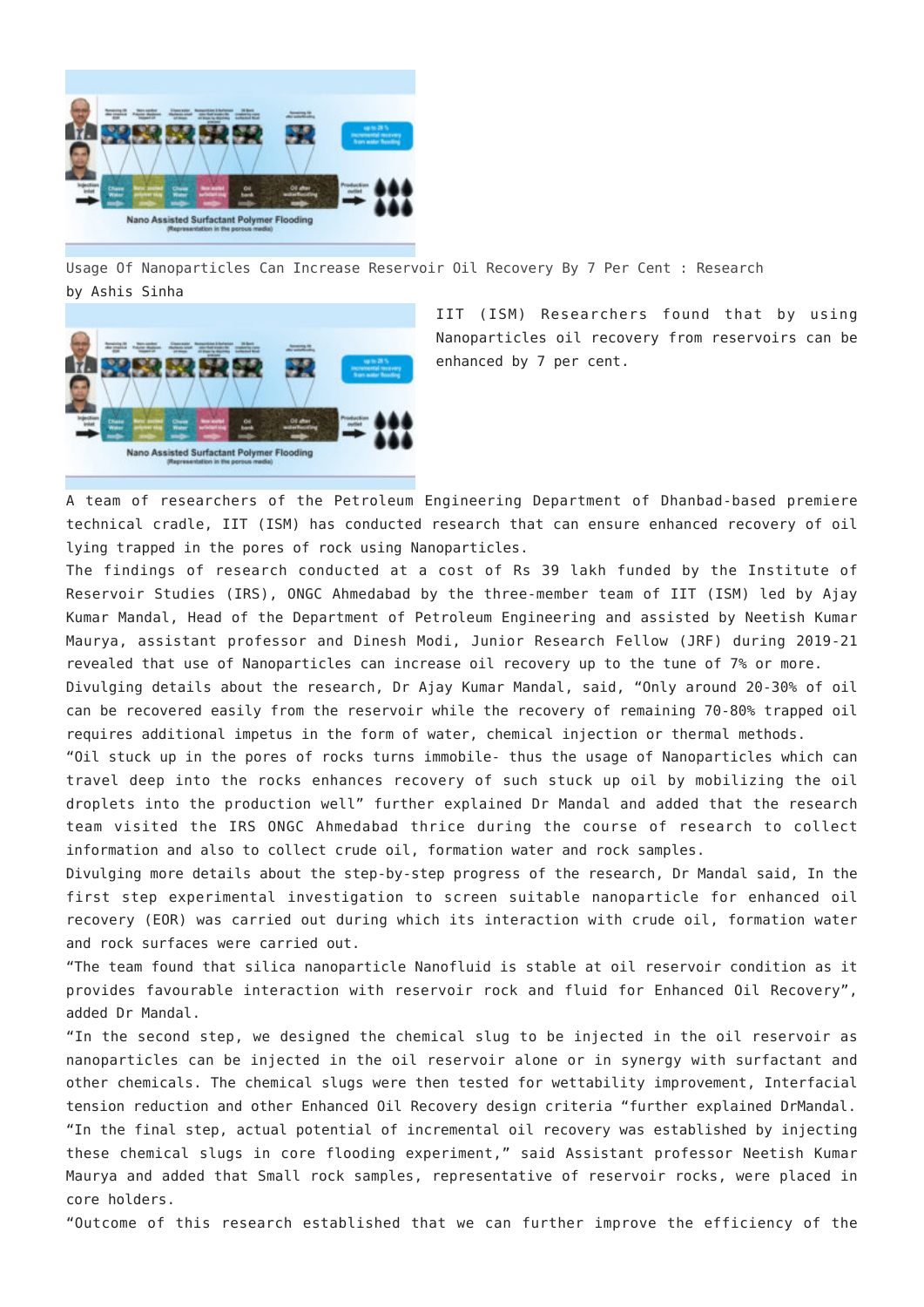chemical injection process in oilfields by using nanomaterial for enhanced oil recovery," said Maurya.

Regarding the cost-effectiveness of new process of enhanced oil recovery using nanoparticles Maurya said, "We did not perform a cost analysis and only feasibility study was carried out as this technology is still in a nascent stage, however, many researches are working to produce nanomaterial from alternative sources to make the production cheaper and efficient".



संगीतकार में संगीत में संगीत पर बोकारो में संगीत मोहन मोहन संगीत संगीत संगीत संगीत संगीत संगीत संगीत संगीत संग



andoon : andoo andoo an andoonadaa andoonaa ana मोहन की जयंती पर शिनवार की शाम सेक्टर 12 स्िथत संगीतालय में संगीत संध्या का आयोजन िकया गया. गायक अरुण पाठक, रमण कुमार, रािगनी अंबष्ठा, अलका श्रीवास्तव व अनािमका श्रीवास्तव ने मदन मोहन द्वारा संगीतबद्ध कुछ यादगार गीतों की प्रस्तुित से उन्हें  $1000000$  00000000000  $00$ .

िवज्ञान जागरण सिमित, झारखंड के महासिचव राजेन्द्र कुमार ने कहा िक िफल्म संगीत को िजस माधुर्य के साथ मदन में साथ पहने बाद संवारा उसके अरुण की सदैव अपने बाद के सदैव अपने अपने अपने अरुण पाठक ने कहा कि मदिन का  $\Box$  and all and the compact and the compact of the state of the state of the state of  $\Box$  and  $\Box$  and  $\Box$  $\Box$  and the form of the state of the form of the state and dependent of the the the theories of the theories form प्रितभाशाली संगीतकार थे.

अरुण पाठक ने 'ये दुिनया नहीं जागीर िकसी की… ', 'मैं िनगाहें तेरे चेहरे से हटाऊं कैसे… ',  $'$ הם הספסם הספסם הספסם הספס הספס ... ', הם הספסם הם 'הספסם הם ', הספס הספסם הספסם הספסם הספסם ', ',  $'$ םם סם סםם סםם מם… ', 'מסםםם סםםם סםםם סםםם סםםם סםםם סםםם מםם ושלום...', סםםםם סם 'מסם סםם' कोई नींद िलए जाता है…आिद गीत पेश िकए.



 $\Box$ adaadaa aadaa qoogaa qoogaa qoogaa qoogaa qoogaa qoogaa qoogaa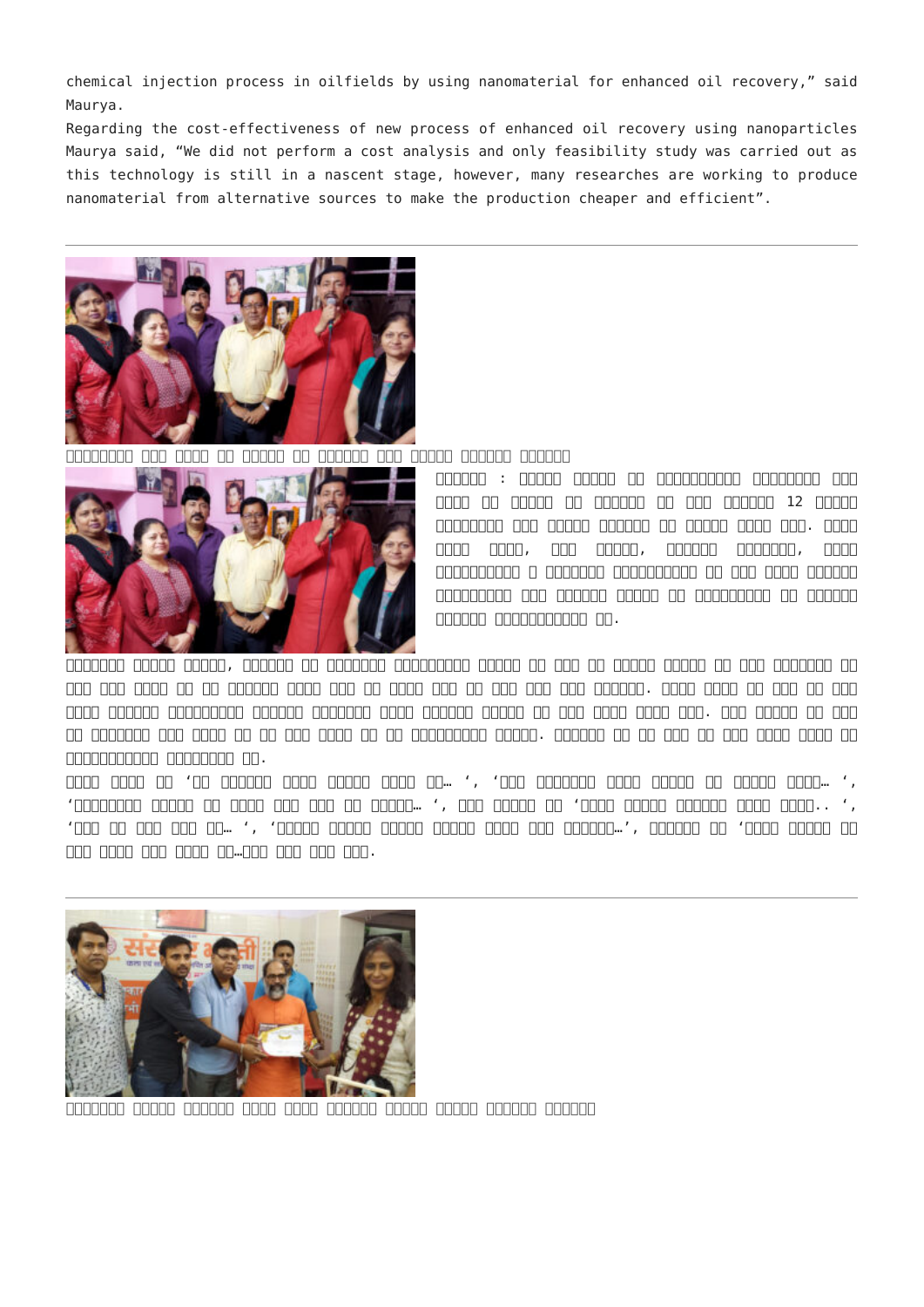

 $\Box$ aadaa : aada aadaaa aadaaa aadaaa aadaa aa बोकारो िजला इकाई द्वारा शिनवार की शाम मािसक संगीत गोष्ठी का आयोजन भोजपुर कॉलोनी चास स्िथत िचन्मय  $\Box$ 

कार्यक्रम की शुरुआत बाल कलाकारों द्वारा संस्कार भारती के ध्येय गीत 'साधयित संस्कार भारती भारते  $\Box$ הם המספרי. ' הם מספסם הם המספר הם המספר הם המספר הם מספרים הם הם מספרים לאחר הם יהודי הם וכם הם הם וכן הם है ज्ञान ...' त्यानवा के अव्यवहार के अस्था के अध्यक्ष के अनुवाद को सदा ने अपने ...' व 'गाव को सदा भग को सदा भ सुंदर प्रस्तुित की. रूपम पांडे ने हनुमान एवं दुर्गा भजन की प्रस्तुित की. इसके बाद संस्कार भारती द्वारा िवगत िदनों जमशेदपुर में आयोिजत प्रान्तीय स्तर के नाट्यबोधन कार्यक्रम के प्रितभािगयों को प्रमाण पत्र प्रदान िकया गया. कलाकारों ने बुधु भगत की जीवनी पर आधािरत प्रस्तुित वि एक वक्तवान बाकाराव पर बाकारावर प्राप्तक की राजा बाकारावर्ताकार, बढा, बवक, बाकाराव बाकारावर्तावर्ता का कलाकारों को प्रिशक्षण िदया था.

बोकारो संस्कार भारती के कलाकारों को स्वामी राघवानंद जी एवं अध्यक्ष अमरजी िसन्हा द्वारा प्रमाण  $\Box$ una daadaa oo adaadaa qaaq qaa. qaaqaadaa qaa qaa qaadaa qaaqa qaaqaaq qaaqa $\,$  qaaqaa िजला इकाई के मंत्री स्वरूप शेखर पांडेय ने िकया.



[Dps Bokaro Principal Gangwar Gets 'Most Effective Principal' Award](http://www.jharkhandmirror.net/dps-bokaro-principal-gangwar-gets-most-effective-principal-award/)



JNS: A.S.Gangwar, Principal DPS Bokaro Steel City has been acknowledged as the 'Most Effective Principal' in the nationally acclaimed Corporate Social Responsibility (CSR) Impact Summit 2022 which was held in New Delhi. He was felicitated by Dr. Dinesh Tyagi, Managing Director, Common Service Centre, under Ministry of Information Technology, Government of India.

Gangwar was felicitated for bringing in innovations in the application of multi-media learning tools for teaching, research, and knowledge mobilization and also for the community outreach activities for learners of the marginalized sections of the community. He has been acknowledged for promoting

ethical leadership.

The CSR Summit was designed to acknowledge the change makers who have made commendable contributions in their fields to empower the society. It brought together various stake holders to share their experiences and ideas which in turn assisted the related community to learn, be aware of the

challenges and introspect on the various aspects of Corporate Social Responsibility. The event witnessed the participants from across the length and the breadth of the international community.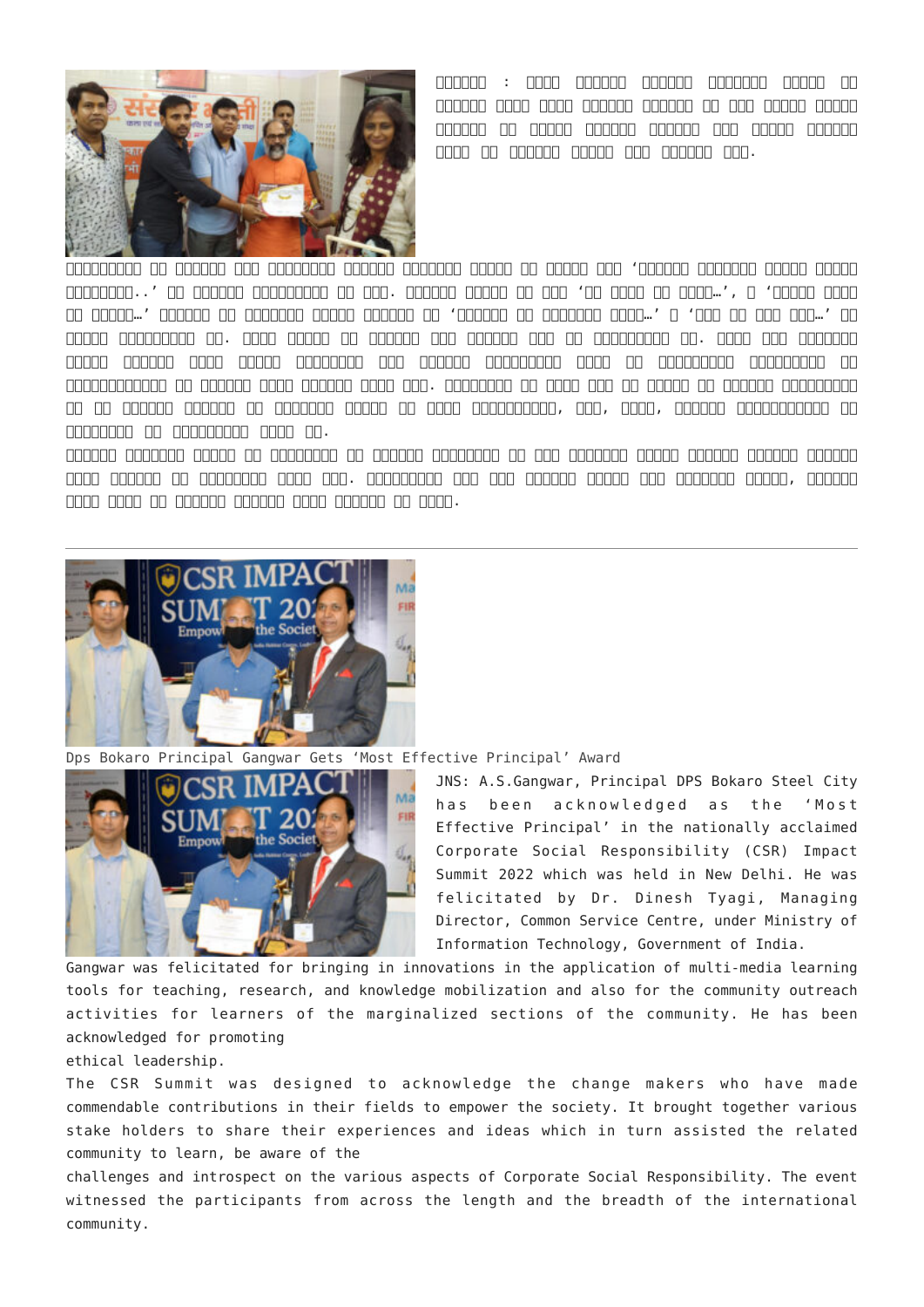Elated to be acknowledged as the 'Most Effective Principal', Gangwar said, "this award is a recognition of the collaborative efforts put in by the staff and students who have left no stone unturned to ensure that the school reaches its pinnacle of success." He extended his heartfelt gratitude to all the stakeholders for their support and encouragement.



[Ec Announces Schedule President Election; Poll To Be Held On July 18](http://www.jharkhandmirror.net/ec-announces-schedule-president-election-poll-to-be-held-on-july-18/)



JNS: Election Commission of India has announced that Election of the 16th President of India is scheduled to be held on 18 July this year. The term of office of President Ram Nath Kovind is ending on the 24 July this year.

Chief Election Commissioner Rajiv Kumar on Thursday, said, notification for the poll will be issued on the 15 of June and the last date for filing nominations will be the 29 June. Scrutiny of nomination papers will take place on the 30 June. "The poll will be held on the 18 of July while counting will be taken up on the 21st of July," he added.

The election will be held by secret ballot in accordance with the system of proportional representation as per the Constitution. The Commission is taking all necessary measures to ensure a free and fair poll, said Kumar.

The President is elected by an electoral college comprising elected members of Lok Sabha, Rajya Sabha and State Legislative Assemblies. It also includes the Legislative Assemblies of Delhi and Puducherry.

The Secretary-General of Rajya Sabha will be the Returning Officer for the present election. He said, polling will be held in the Parliament House and the premises of the State Legislative Assemblies, said CEC.

The total number of electors will be 4,809 including 776 Members of Parliament and 4,033 Members of Legislative Assemblies. The total value of the votes will be 10 lakh 86 thousand 431, he said.

All COVID precautions and protocols will be followed on the day of polling and counting. The Election Commission has directed the Election Officers to use biodegradable material to avoid the use of plastic to make the election process eco-friendly, he said.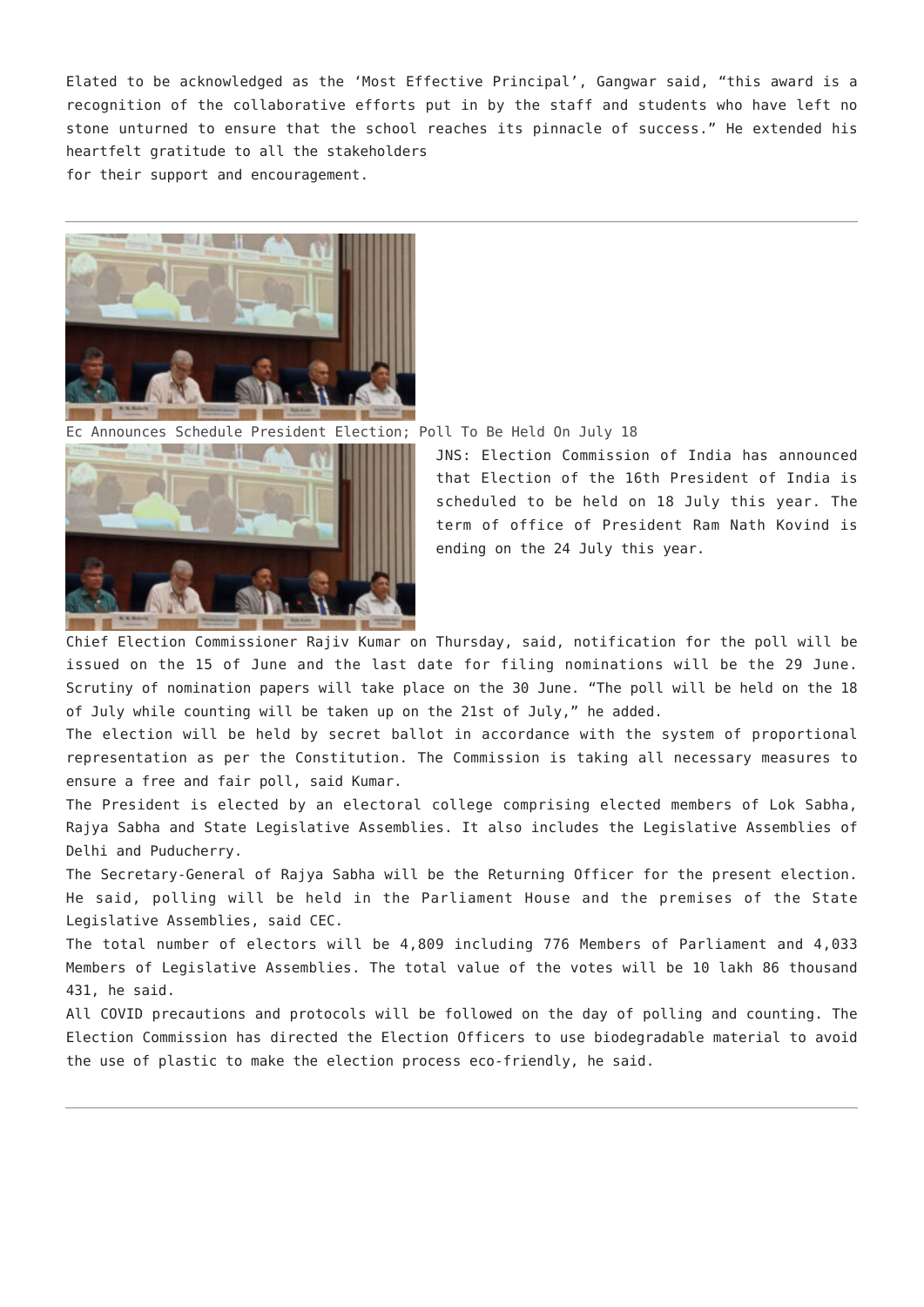

[Dps Bokaro Student Shivankur Bags Gold In Athletics Championship](http://www.jharkhandmirror.net/dps-bokaro-student-shivankur-bags-gold-in-athletics-championship/)



JNS: Shivankur Suryavanshi, a class 12 student of Delhi Public School, Bokaro Steel City exhibited a rare combination of strength, power, timing, coordination and precision to bag gold medal in the 16th Jharkhand Junior State Athletics Championship held at JRD Tata Sports Complex, Jamshedpur from June 3 to 5, 2022. He has brought laurels to his Alma Mater and made his city proud by getting the

first position in the Javelin Throw (U 18) category. He will now represent his State in the Junior National Athletics Championship in the Javelin Throw (Under 18 Boys) category to be held in Guwahati later this year.

Teams from all 24 districts of Jharkhand participated in this competition which was organised by Jamshedpur Athletics Association. Congratulating Shivankur on this success, Principal DPS Bokaro, A.S. Gangwar said, "Your achievement is exemplary and you have inspired others to dream big."

"DPS Bokaro has always worked on ensuring the all round development of the students. Along with good and quality education, it is also necessary that children have an inclination towards co curricular activities for holistic development," he added.



[University Of Jerusalem Calls For Master In Environmental Economics & Management](http://www.jharkhandmirror.net/university-of-jerusalem-calls-for-master-in-environmental-economics-management/)



Jerusalem: The M.Sc. program in Environmental Economics & Management provides a deep understanding of the interaction between economic systems and the environment. It equips students with practical tools for internalizing environmental and natural resource considerations in policy and managerial decision-making.

The master's program focuses on economic issues in the areas of environmental and natural resources, marketing, and finance. These include public economics and government intervention to control environmental effects; planning of efficient extraction and use of natural resources; allocation of water and land resources; regulation of agricultural product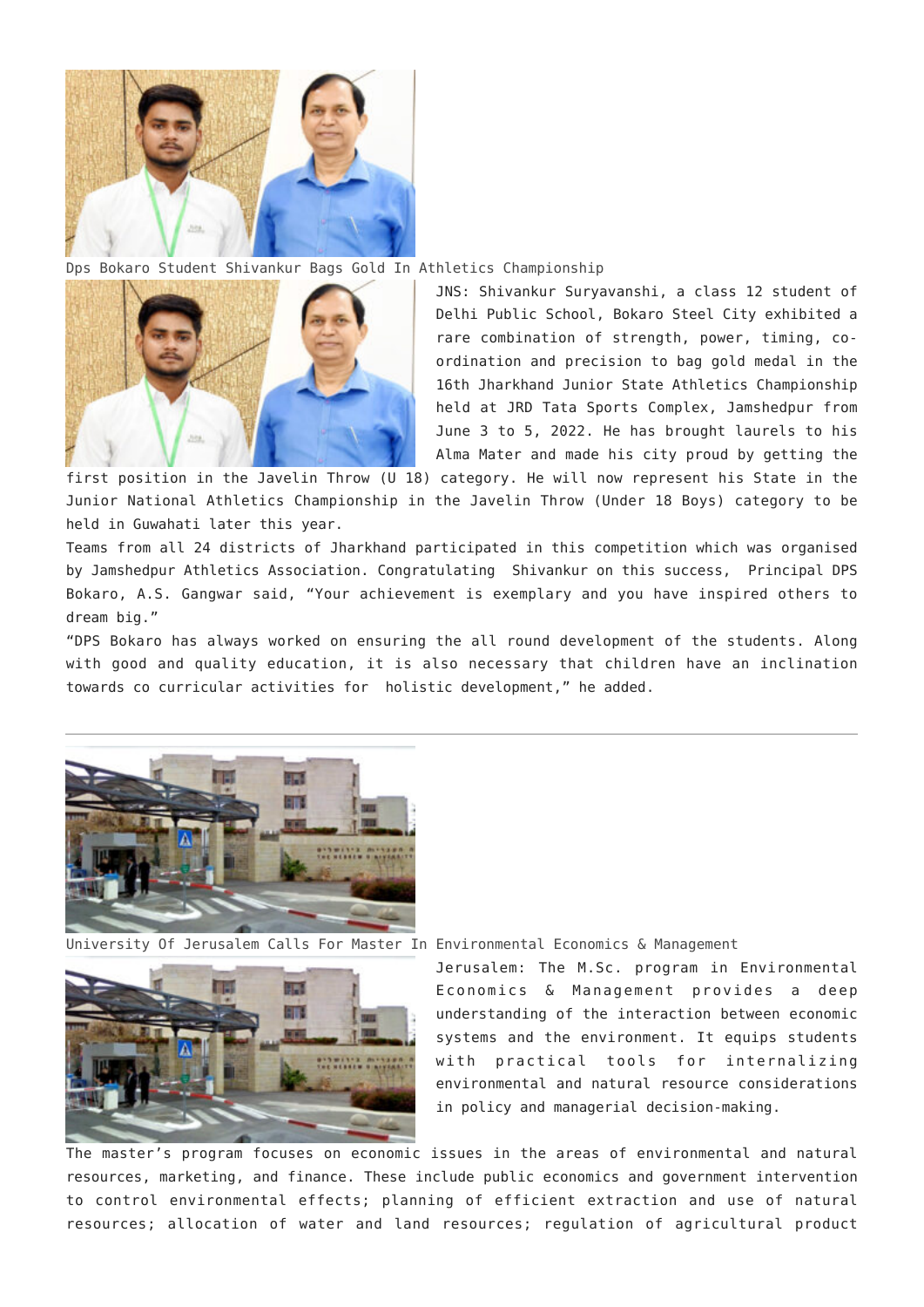marketing in local and export markets; industrial organization; economics of the family; mechanism design; game theory; political economy, and more. Students participate in research as part of their master's thesis.

Taught entirely in English, the master's program offers three study tracks: a thesis track, a thesis track in the area of marketing, and a non-thesis track. The thesis tracks require a scope of 32 credits, of which 2 are seminars in Environmental Economics and Management. The non-thesis track requires a scope of 44 credits, of which 4 are theoretical seminars.

The master's degree studies extend over two years. Securing a supervisor in advance is not required. However, within 10 months from the beginning of the studies, the student should find a supervisor and submit a research plan, otherwise, he/she can continue the program in the Non-Thesis Tack.



[Ves Inks With Globalgyan Academy To Launch New-Age Autonomous Courses](http://www.jharkhandmirror.net/ves-inks-with-globalgyan-academy-to-launch-new-age-autonomous-courses/)



**Mumbai:** Vivekanand Education Society's College of Arts, Science and Commerce (Autonomous), an iconic education institute has partnered with a leading professional learning firm, GlobalGyan Academy of Management Education to launch its new autonomous courses, including undergraduate and post-graduate degrees. The courses aim to meet the talent requirements across industries through a flexible,

holistic and well-groomed curriculum. The partnership marks the joining hands of two education stalwarts of India that will groom students to make them ready for employment and entrepreneurship.

The new courses are designed around industry-oriented, work-integrated, NEP (New Education Policy) aligned modules across key sectors like automation, data science, data analytics, ecommerce, governance, as well as banking and finance. The innovative courses are developed to prepare the future workforce to pursue new career opportunities in emerging industries. The new programs aim to bridge India's gaping gap of college to cubicle. Along with traditional learning, the courses will provide a myriad of benefits such as collaboration and leadership skills, application of emerging technologies, improved communication & persuasiveness, and an engagement with the corporate world through guest sessions, projects, and internships.

The autonomous courses will soon be admitting students for the academic year 2022-23. Students who have completed their Standard 12 examinations, from any stream, board and institute are eligible for these courses.

Speaking about the launch of the courses, Dr. Anita Kanwar, Principal, VES College said, "Companies no longer want inhibited professionals. We have worked hard in the last two years to get closer to the industry. Our launch of new courses in partnership with GlobalGyan is a testament to those efforts."

"The race for talent is now a global one. The programs being introduced by VES and GlobalGyan will address the country's massive skill gap among its youth. The innovative courses given as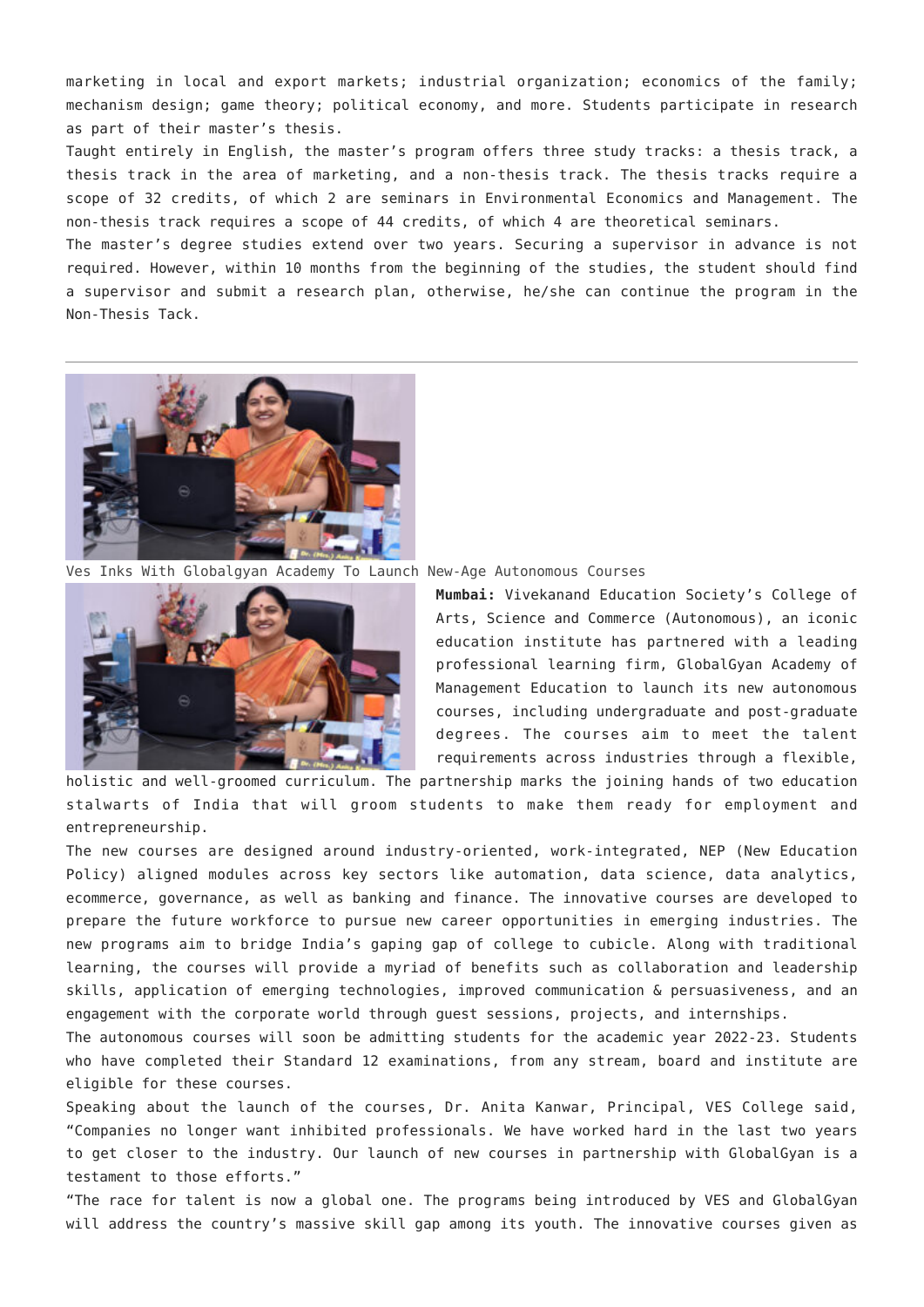a mixed model of hands-on training and industry-standard material will prepare students for high-demand career opportunities in industries like robotics, automation, Industry 4.0, and electronics," she further adds.

Commenting on the partnership with VES, Srinivasa Addepalli – CEO & Founder, GlobalGyan said, "India's talent gap can only be bridged through a collaborative approach between the corporate and academic worlds. We are excited to partner with VES, one of the oldest and esteemed institutes in India, in creating courses that will make our youth future-ready."

Vivekanand Education Society's College of Arts, Science and Commerce is NAAC Accredited College with an "A" Grade, permanently affiliated with the University of Mumbai. The institute has also been anointed with Autonomous status by UGC and the University of Mumbai for excellence in education. Being one of the lead colleges of Mumbai University with over 14 colleges under its cluster, VES is also a proud Signatory to the United Nations Global Compact PRME- Principles for Responsible Management Education. In creating a world-class institution that caters to the growing needs of students opting for varied career paths, VES has evolved into a massive ecosystem for education offering 29 courses which include 17 Under Graduate, 9 Post Graduate, and 3 Ph.D. courses.



[Ism Researcher Finds Ways To Prevent Mine Fires, Explosions.](http://www.jharkhandmirror.net/ism-researcher-finds-ways-to-prevent-mine-fires-explosions/) by Ashis Sinha



*"How to reduce the risk of fire and explosion in mines and improve overall safety"*— the findings of the study that was carried out by a team led by Devi Prasad Mishra, a professor of Mining Engineering Department of IIT-ISM may help in a big way.

Mishra, an Associate Professor of Mining Engineering Department of IIT (ISM) has conducted research on pulverized coal which can help to increase the safety of coal mines from the perspective of spontaneous combustion and explosion and risk management of coal mines.

The outcome of research titled 'Physico-Chemical Characteristics of Pulverized Coal and their interrelations- a spontaneous combustion and explosion perspective' can also have applications with regard to safety and risk management of process industries and utilities sector dealing with pulverized coal.

The research project worth Rs 21.45 lakh, funded by Science and Engineering Board of Department of Science and Technology (DST) has been conducted by Dr Mishra as a team in association with a faculty of Mechanical Engineering Department of IIT (Madras) Dr V Raghavan from 2017-2020.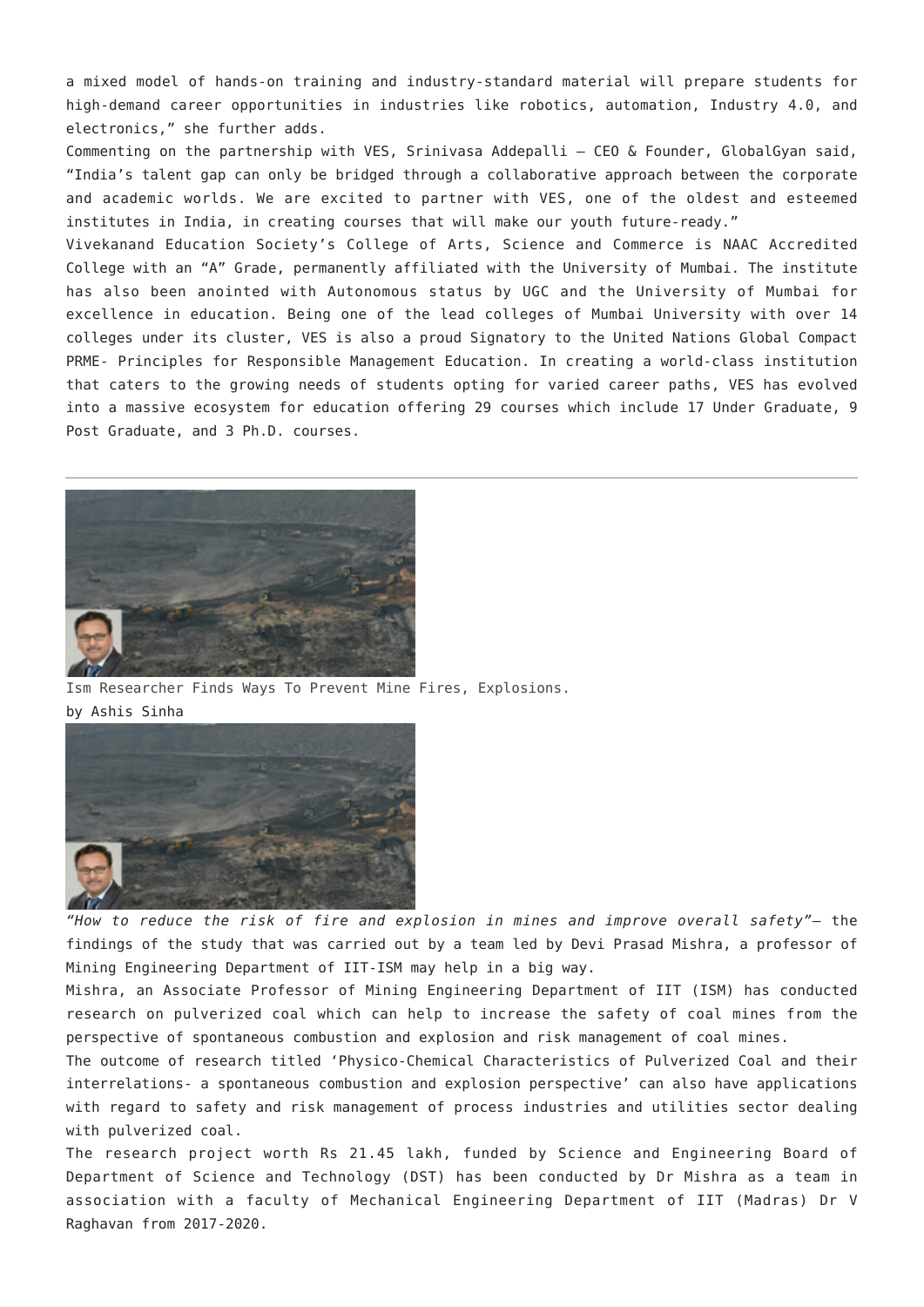The research findings helped the team to get knowledge about the particle size, exposed specific surface area and gas adsorption characteristics of coal of various particle sizes that in turn facilitated the mine management to take appropriate measures to prevent the occurrence of spontaneous combustion, mine fires and explosion in coal mines.

The study during which vivid investigation of coal samples collected from different mines of Steel Authority of India Limited (SAIL), Singareni Collieries Company Limited (SCCL) besides the mines owned by different subsidiaries of Coal India Limited (CIL) including Bharat Coking Coal Limited (BCCL), Central Coalfields Limited (CCL), Eastern Coalfields Limited ( ECL), Northern Coalfields Limited (NCL), Western Coalfields Limited ( WCL), Southeastern Coalfields Limited (SECL), Mahanadi Coalfields Limited (MCL) and Western Coalfields Limited (WCL) were conducted analyzed the interrelations between theses parameters from spontaneous combustion and explosion perspective.

"This research generated insightful coal characteristics data of pulverized coal which can be useful for furthering research on spontaneous combustion and explosion involving pulverized coals" said Dr Mishra whose research interest is in Mine Ventilation & Environmental Engineering; Mine Fire and Explosion; application of CFD in Mine Ventilation & Environmental Engineering; Methane Drainage, CBM, UCG, stowing backfilling with fly ash/pond ash; characterization of fly ash/pond ash.

"This research can be extended to coarser mine size coals, which are generally found in goaf (mined out) areas of underground mines, coal stacks and waste dumps and prone to spontaneous combustion" further opined Dr Mishra while highlighting the need for further research in the area.

Elaborating about the advantages of the research Dr Mishra said, "This unique study which led to better understanding of the physio-chemical characteristics of pulverized coal also revealed the variations of bulk density, specific surface area and gas adsorption characteristics of coal with particle size".

"The relationship developed in this research can help to determine the bulk density and specific surface area of pulverized coal of known particle size" summed up Dr Mishra adding that the they visited several mines across the country during the course of research to analyze the pulverized coal.



[भारत में व्यापार के ढांचे पर 1536 क़ानून िजनमें 26134 धाराओं में कारावास के प्रावधान](http://www.jharkhandmirror.net/%e0%a4%ad%e0%a4%be%e0%a4%b0%e0%a4%a4-%e0%a4%ae%e0%a5%87%e0%a4%82-%e0%a4%b5%e0%a5%8d%e0%a4%af%e0%a4%be%e0%a4%aa%e0%a4%be%e0%a4%b0-%e0%a4%95%e0%a5%87-%e0%a4%a2%e0%a4%be%e0%a4%82/)



जेएनएस। देश के व्यापािरक ढाँचे को बेहद जिटल एवं अन्यायपूर्ण बताते हुए कॉन्फ़ेडरेशन ऑफ़ आल इंिडया ट्रेडर्स (कैट) ने आज िरसर्च संगठन ओबजरवर िरसर्च फ़ाउंडेशन की हाल ही में जारी एक िरपोर्ट का हवाला देते हुए देश के व्यापािरक ढाँचे पर बड़ा सवाल खड़ा  $\Box$  and  $\Box$  and  $\Box$  and  $\Box$  and  $\Box$  and  $\Box$  and  $\Box$  and  $\Box$  and  $\Box$  and  $\Box$  and  $\Box$  and  $\Box$  and  $\Box$  and  $\Box$  and  $\Box$  and  $\Box$  and  $\Box$  and  $\Box$  and  $\Box$  and  $\Box$  and  $\Box$  and  $\Box$  and  $\Box$  and  $\Box$  and  $\Box$  वर्षे प्रभाव के 75 वर्षे प्रभाव के समय में देश भर में के देश भर में के विष्णु के 1536 क़ानूनों के मुख जाल के सरकारों का सरकारों के सरकारों के सरकारों के सरकारों के सरकार जाल में व्य

को न को नगर को नगर को नगर को नगर को बाद करने के तहत है। जब कहत के तहत के तहत है तहत के तहत के तहत के तहत कि तह